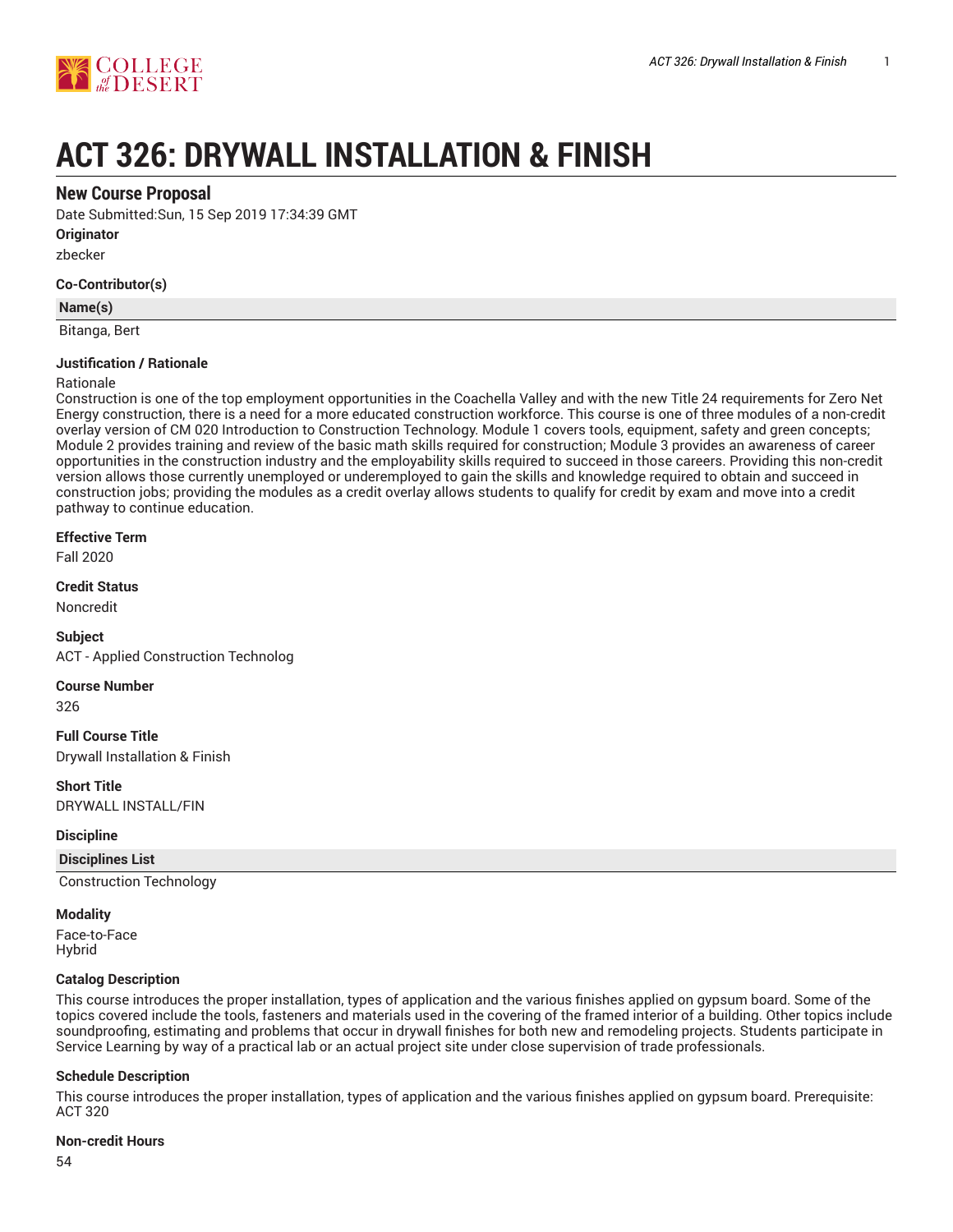

**In-class Hours** 36

**Out-of-class Hours** 18

**Total Semester Hours** 54

**Override Description** Noncredit override.

**Prerequisite Course(s)** ACT 320 or concurrent enrollment

## **Required Text and Other Instructional Materials**

**Resource Type** Book

**Author** National Center for Construction Education and Research

**Title** Carpentry Framing and Finishing, Level Two

**Edition**

5th

**City** Gainesville, FL

**Publisher** Pearson Prentice Hall

**Year** 2017

**College Level**

Yes

**Flesch-Kincaid Level** 12

**ISBN #** 978-0133404302

**Resource Type** Instructional Materials

**Title** Career Connections Project Book 3

**Edition** Latest Edition

**Publisher** Carpenters International Training Fund

**Year**

2018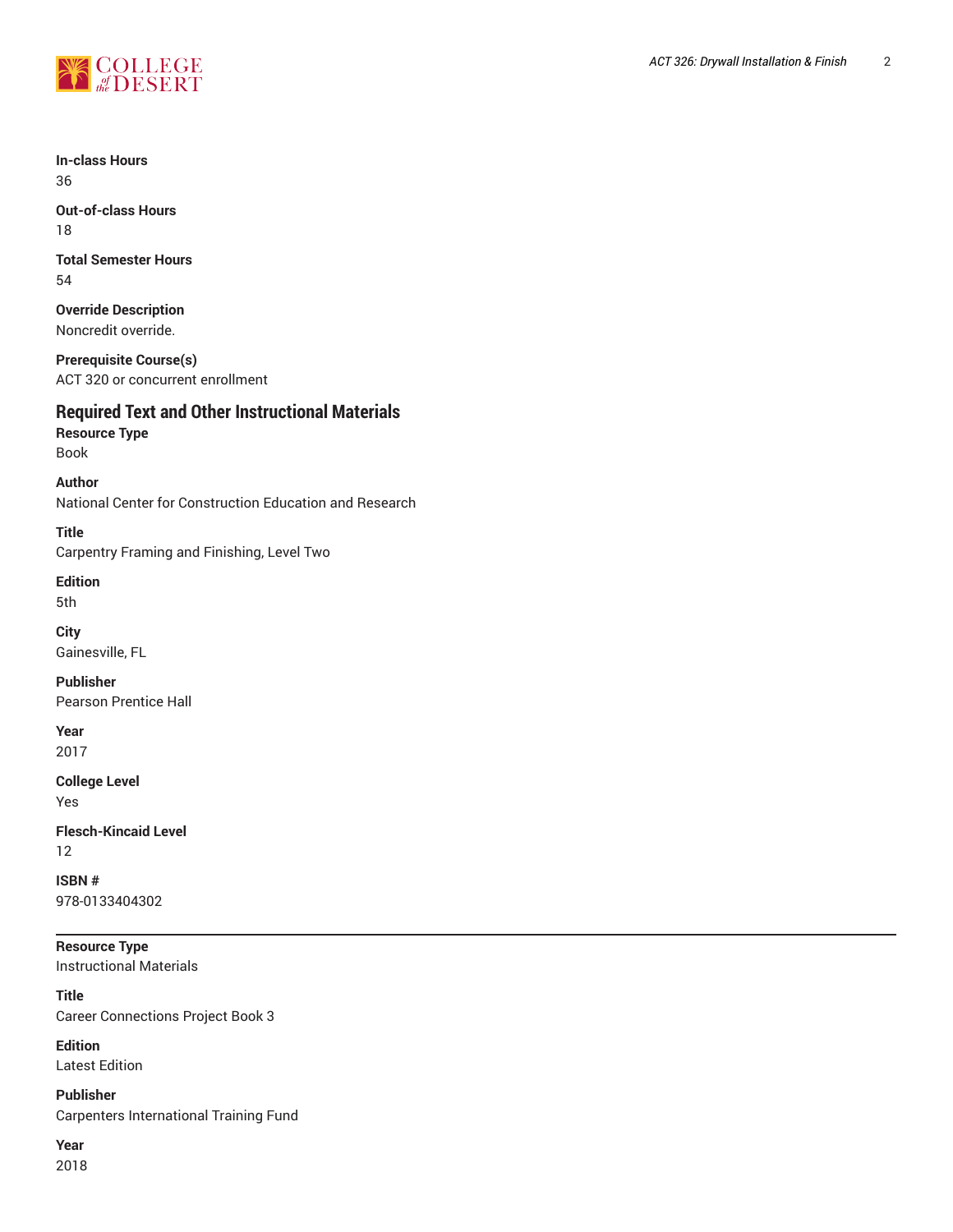

#### **Description**

CC0003RG

#### **Class Size Maximum**

20

#### **Entrance Skills**

Understand safety hazards on construction sites and the purpose of OSHA

#### **Requisite Course Objectives**

ACT 320-Discuss common safety hazards on construction sites. ACT 320-Explain the purpose of Occupational Safety and Health Administration (OSHA) and their regulations for the construction industry.

#### **Entrance Skills**

Be able to interpret information and instructions presented in both written and verbal form.

#### **Requisite Course Objectives**

ACT 320-Demonstrate the ability to interpret information and instructions presented in both written and verbal form.

#### **Entrance Skills**

NASI hand signals for the construction industry.

#### **Requisite Course Objectives**

ACT 320-Demonstrate the ability to interpret information and instructions presented in both written and verbal form.

### **Entrance Skills**

Critical thinking skills and the ability to solve problems using those skills.

#### **Requisite Course Objectives**

ACT 320-Demonstrate critical thinking skills and the ability to solve problems using those skills.

#### **Course Content**

- 1. Overview of industry
- 2. Gypsum board
- 3. Tools used for gypsum board application
- 4. Application of gypsum board
- 5. Multiply application
- 6. Self-supporting gypsum partitions
- 7. Architectural noncombustible paneling over gypsum substrate
- 8. Resurfacing existing construction
- 9. Corner beads and casing
- 10. Fire-rated and sound-rated walls
- 11. Estimating drywall
- 12. Finishing standards
- 13. Drywall finishing tools
- 14. Drywall finishing materials
- 15. Drywall finishing procedures
- 16. Problems and remedies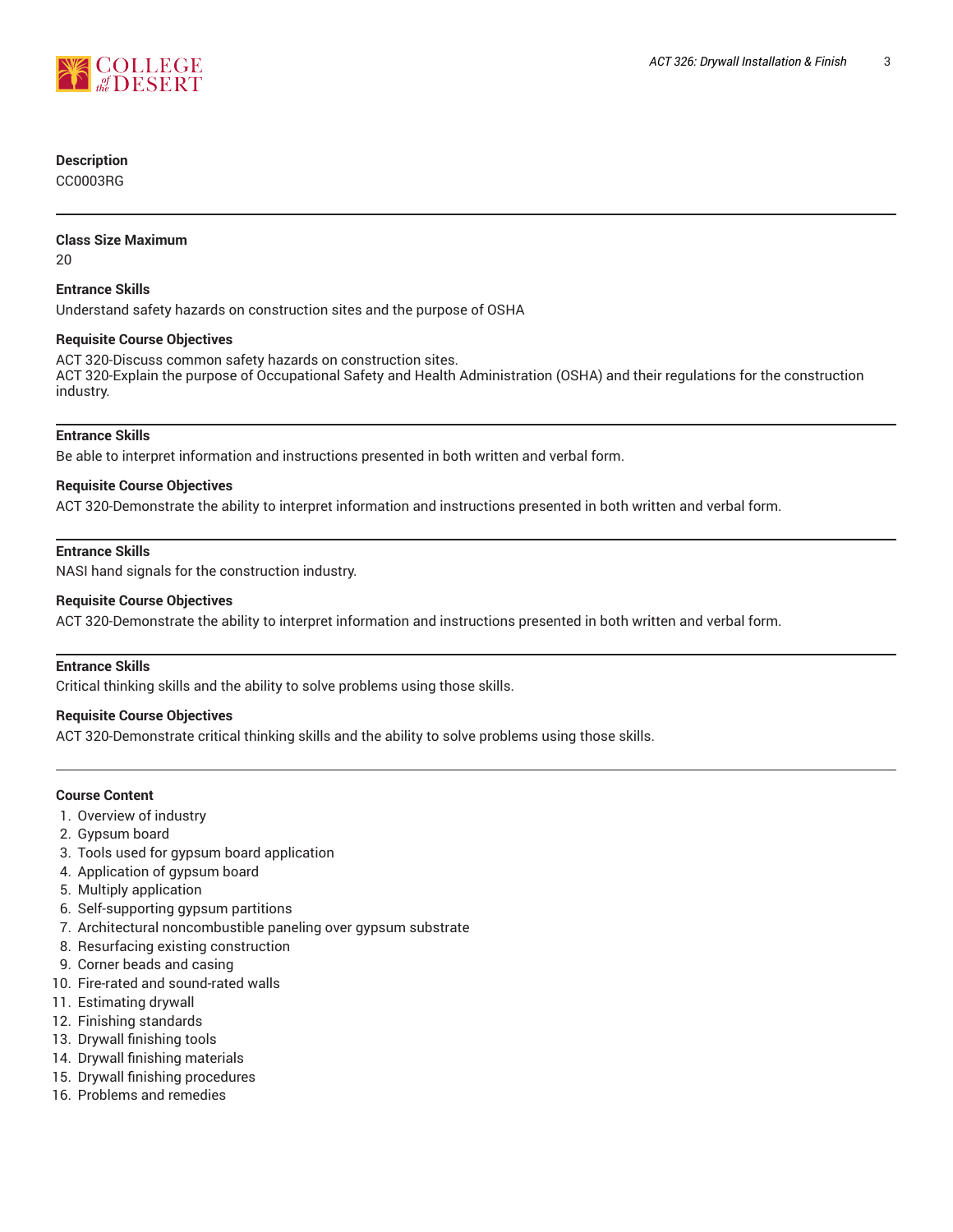

# **Course Objectives**

|              | <b>Objectives</b>                                                                                                                                |
|--------------|--------------------------------------------------------------------------------------------------------------------------------------------------|
| Objective 1  | Identify the different types of drywall and their uses.                                                                                          |
| Objective 2  | Explain the proper procedure for selecting the type and thickness of drywall required for specific installations.                                |
| Objective 3  | Explain the proper selection process of fasteners for drywall installation.                                                                      |
| Objective 4  | Explain the schedule for fasteners for different types of drywall installation.                                                                  |
| Objective 5  | Explain the proper procedure for the installation of single-layer and multi-layer drywall using different types of drywall<br>fastening systems. |
| Objective 6  | Describe the proper procedure for installing drywall on light gage metal studs.                                                                  |
| Objective 7  | Explain the soundproofing characteristics of drywall.                                                                                            |
| Objective 8  | Explain the proper procedure for estimating material quantities for a drywall installation.                                                      |
| Objective 9  | Explain the differences between the six levels of finish established by industry standards.                                                      |
| Objective 10 | Identify the hand tools used in drywall finishing.                                                                                               |
| Objective 11 | Identify the automatic tools used in drywall finishing.                                                                                          |
| Objective 12 | Identify the materials used in drywall finishing.                                                                                                |
| Objective 13 | Identify various types of problems that occur in drywall finishing.                                                                              |
| Objective 14 | Explain the proper procedure for patching a damaged drywall.                                                                                     |
|              |                                                                                                                                                  |

## **Student Learning Outcomes**

|           | Upon satisfactory completion of this course, students will be able to:                    |
|-----------|-------------------------------------------------------------------------------------------|
| Outcome 1 | Outline the procedure for selecting the different types of drywall and their application. |
| Outcome 2 | Use manual and power tools used in drywall finishing.                                     |

## **Methods of Instruction**

| <b>Method</b>                      | Please provide a description or examples of how each instructional<br>method will be used in this course.         |
|------------------------------------|-------------------------------------------------------------------------------------------------------------------|
| Demonstration, Repetition/Practice | Install drywall in a lab setting.                                                                                 |
| Participation                      | Individual and group participation in evaluation of drywall estimation,<br>materials and installation procedures. |
| Activity                           | Develop procedures for estimating materials and installing drywall.                                               |
| Lecture                            | Presentation of text in context.                                                                                  |
| <b>Discussion</b>                  | Evaluation of estimates and installations.                                                                        |
| Other (Specify)                    | Office and site visits                                                                                            |

#### **Methods of Evaluation**

| <b>Method</b>                                    | Please provide a description or examples of how<br>each evaluation method will be used in this course.                            | <b>Type of Assignment</b> |
|--------------------------------------------------|-----------------------------------------------------------------------------------------------------------------------------------|---------------------------|
| Presentations/student demonstration observations | Install drywall in a lab setting according to<br>appropriate industry procedures.                                                 | In Class Only             |
| Other                                            | Quizzes, in-class exercises, Participation during<br>office and site visits.                                                      | In and Out of Class       |
| Written homework                                 | Prepare estimates of materials and proposals for<br>installation techniques for a variety of residential<br>structure situations. | Out of Class Only         |
| Student participation/contribution               | Participation in evaluation of homework and lab<br>installations.                                                                 | In and Out of Class       |
| Other                                            | Out-of-class hours will be accounted for<br>electronically through the learning management<br>system.                             | Out of Class Only         |

**Assignments**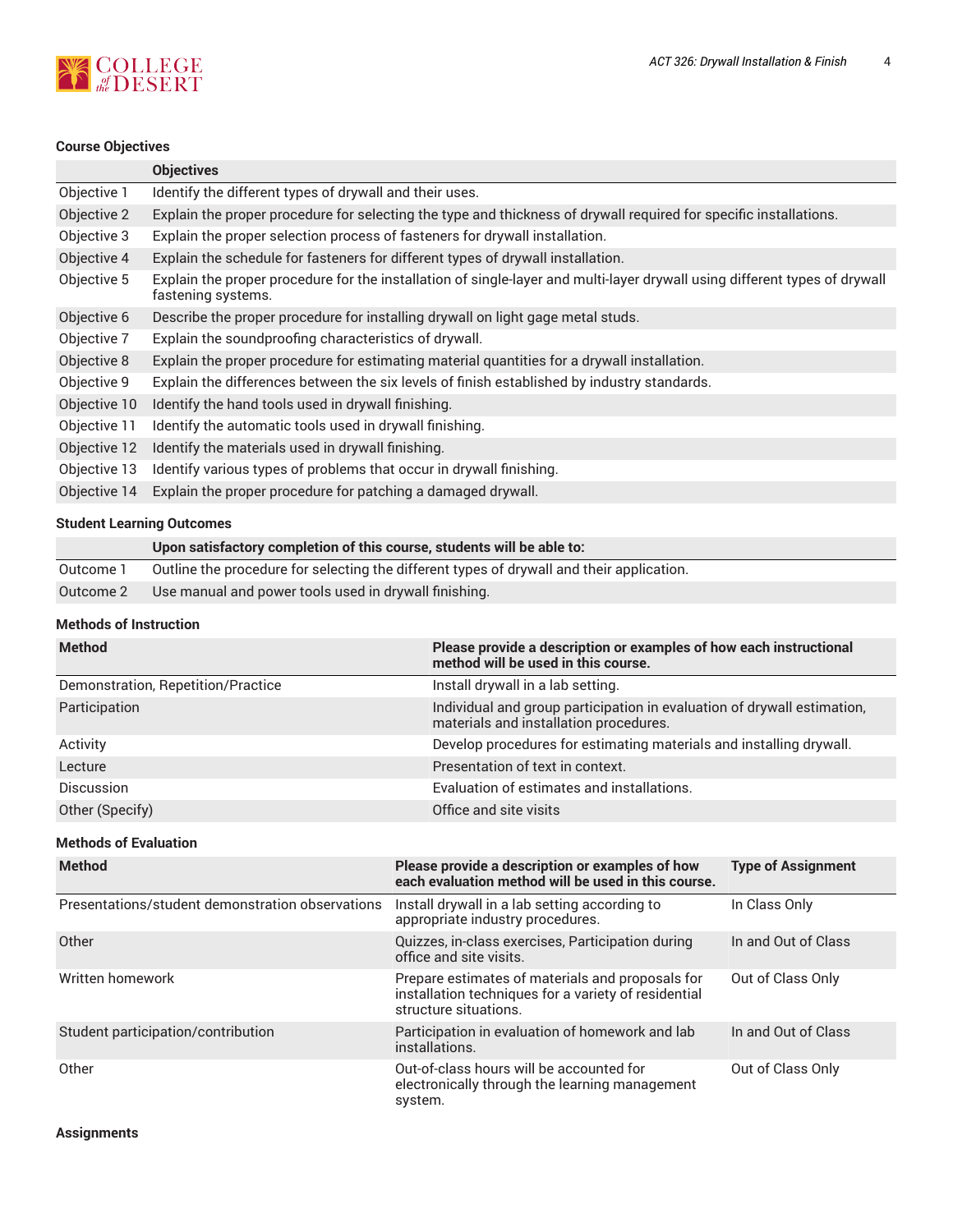

#### **Other In-class Assignments**

- 1. Individual projects to develop recommendations and material estimates.
- 2. Small group projects to evaluate recommendations and quality of lab installations.
- 3. Individual projects to develop safe and effective procedures for installing and finishing drywall.

#### **Other Out-of-class Assignments**

- 1. Review questions to determine knowledge of material presented in class.
- 2. Vocabulary terms.
- 3. Textbook readings.
- 4. Short-response papers to evaluate estimates and methods.
- 5. Prepare material estimates and installation procedure recommendations.

#### **Grade Methods**

Pass/No Pass Only

## **Distance Education Checklist**

**Include the percentage of online and on-campus instruction you anticipate.**

**Online %** 25 **On-campus %** 75

## **Instructional Materials and Resources**

If you use any other technologies in addition to the college LMS, what other technologies will you use and how are you ensuring **student data security?**

Only the college LMS will be used.

## **Effective Student/Faculty Contact**

Which of the following methods of regular, timely, and effective student/faculty contact will be used in this course?

#### **Within Course Management System:**

Timely feedback and return of student work as specified in the syllabus Discussion forums with substantive instructor participation Regular virtual office hours Online quizzes and examinations Video or audio feedback Weekly announcements

#### **External to Course Management System:**

Direct e-mail Posted audio/video (including YouTube, 3cmediasolutions, etc.)

#### **For hybrid courses:**

Scheduled Face-to-Face group or individual meetings Supplemental seminar or study sessions

#### Briefly discuss how the selected strategies above will be used to maintain Regular Effective Contact in the course.

Timely feedback and return of student work as specified in the syllabus. Discussion forums with substantive instructor participation. Online quizzes and examinations Weekly announcements. Face to face lab situations for actually installing drywall according to procedures learned in online lecture.

#### **If interacting with students outside the LMS, explain how additional interactions with students outside the LMS will enhance student learning.**

Students will participate in F2F lab or onsite project to install drywall in a residential structure using procedures learned in hybrid online lecture.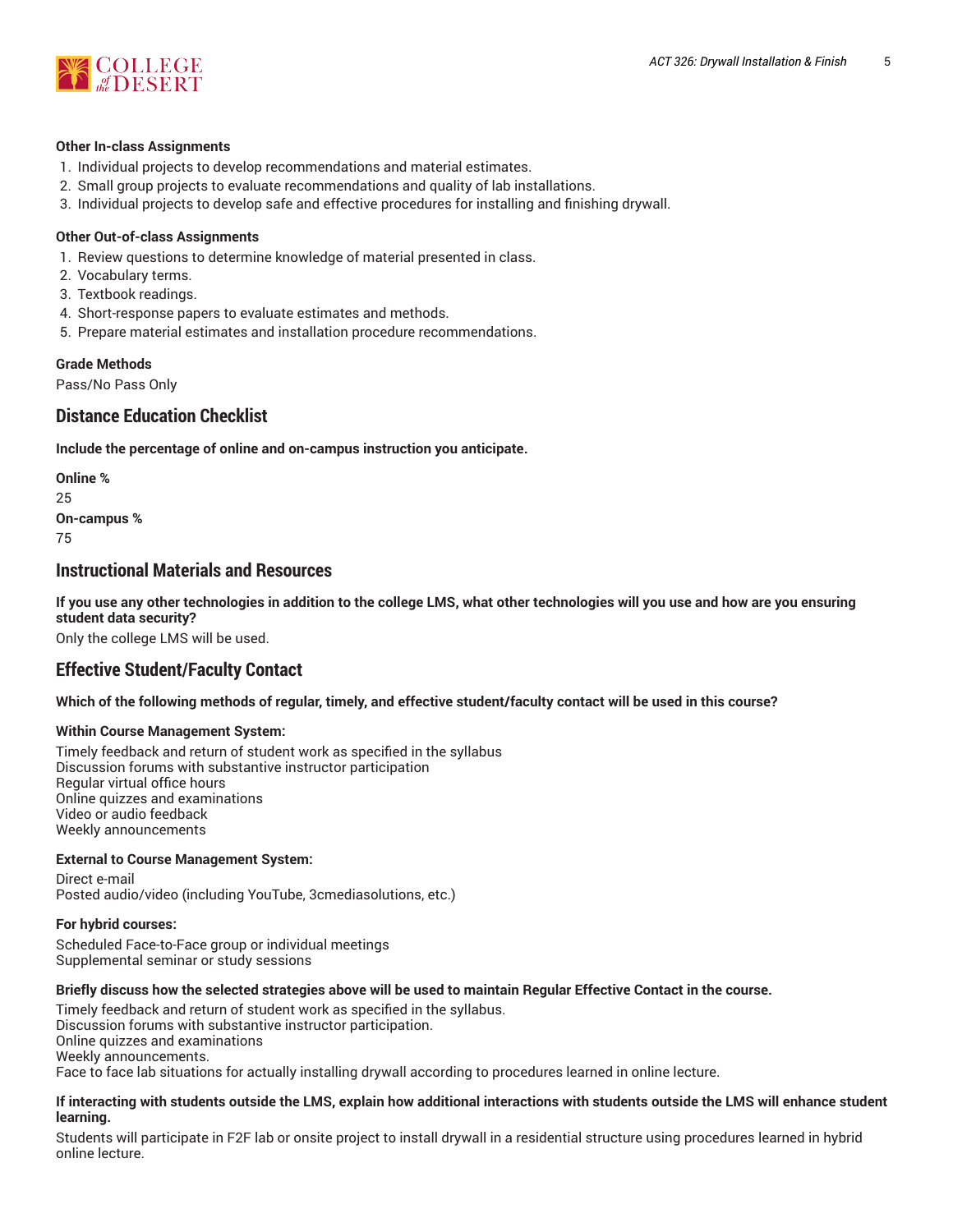

## **Other Information**

## **MIS Course Data**

**CIP Code** 46.0412 - Building/Construction Site Management/Manager.

**TOP Code** 095700 - Civil and Construction Management Technology

**SAM Code** C - Clearly Occupational

**Basic Skills Status** Not Basic Skills

**Prior College Level** Not applicable

**Cooperative Work Experience** Not a Coop Course

**Course Classification Status** Other Non-credit Enhanced Funding

**Approved Special Class** Not special class

**Noncredit Category** Short-Term Vocational

**Funding Agency Category** Not Applicable

**Program Status** Program Applicable

**Transfer Status** Not transferable

**Allow Audit** No

**Repeatability**

Yes

**Repeatability Limit** NC

**Repeat Type** Noncredit

#### **Justification**

Noncredit courses are repeatable until students are comfortable they have achieved the skills and knowledge required to meet the outcomes and objectives of the course.

#### **Materials Fee**

No

#### **Additional Fees?**

No